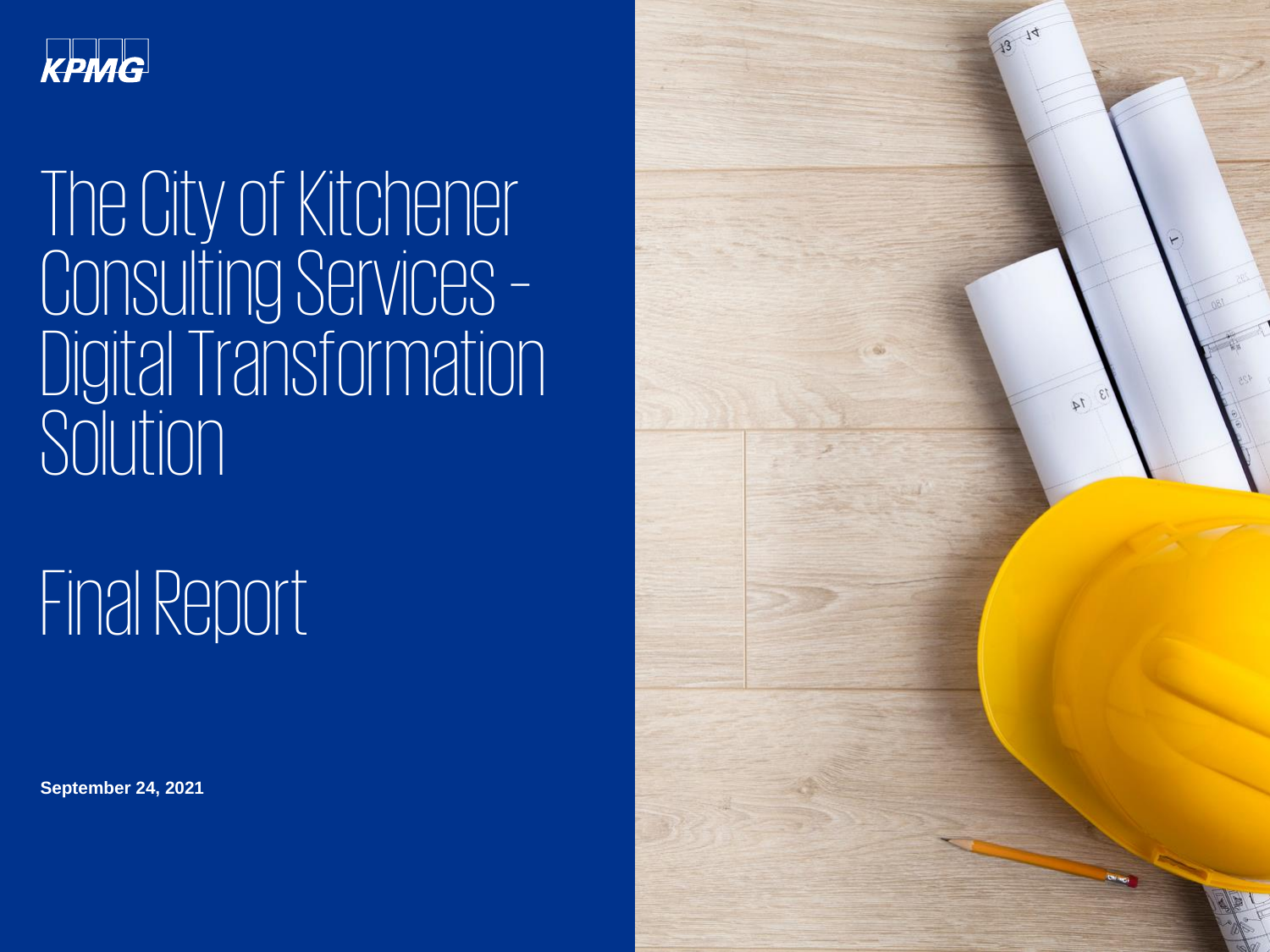### City of Kitchener – Digital Transformation Solution Disclaimer

This report has been prepared by KPMG LLP ("KPMG") for the City of Kitchener ("Client") pursuant to the terms of our Agreement with the Client dated May 14, 2021. KPMG neither warrants nor represents that the information contained in this report is accurate, complete, sufficient or appropriate for use by any person or entity other than Client or for any purpose other than set out in the Engagement Agreement. This report may not be relied upon by any person or entity other than Client, and KPMG hereby expressly disclaims any and all responsibility or liability to any person or entity other than Client in connection with their use of this report.

This final report is based on information and documentation that was made available to KPMG at the date of this report. KPMG has not audited nor otherwise attempted to independently verify the information provided unless otherwise indicated. Should additional information be provided to KPMG after the issuance of this report, KPMG reserves the right (but will be under no obligation) to review this information and adjust its comments accordingly.

Pursuant to the terms of our engagement, it is understood and agreed that all decisions in connection with the implementation of advice and recommendations as provided by KPMG during the course of this engagement shall be the responsibility of, and made by, the City of Kitchener. KPMG has not and will not perform management functions or make management decisions for the City of Kitchener.

This report may include or make reference to future oriented financial information. Readers are cautioned that since these financial projections are based on assumptions regarding future events, actual results will vary from the information presented even if the hypotheses occur, and the variations may be material.

Comments in this report are not intended, nor should they be interpreted, to be legal advice or opinion.

KPMG has no present or contemplated interest in the City of Kitchener nor are we an insider or associate of the City of Kitchener. Accordingly, we believe we are independent of the City of Kitchener and are acting objectively.

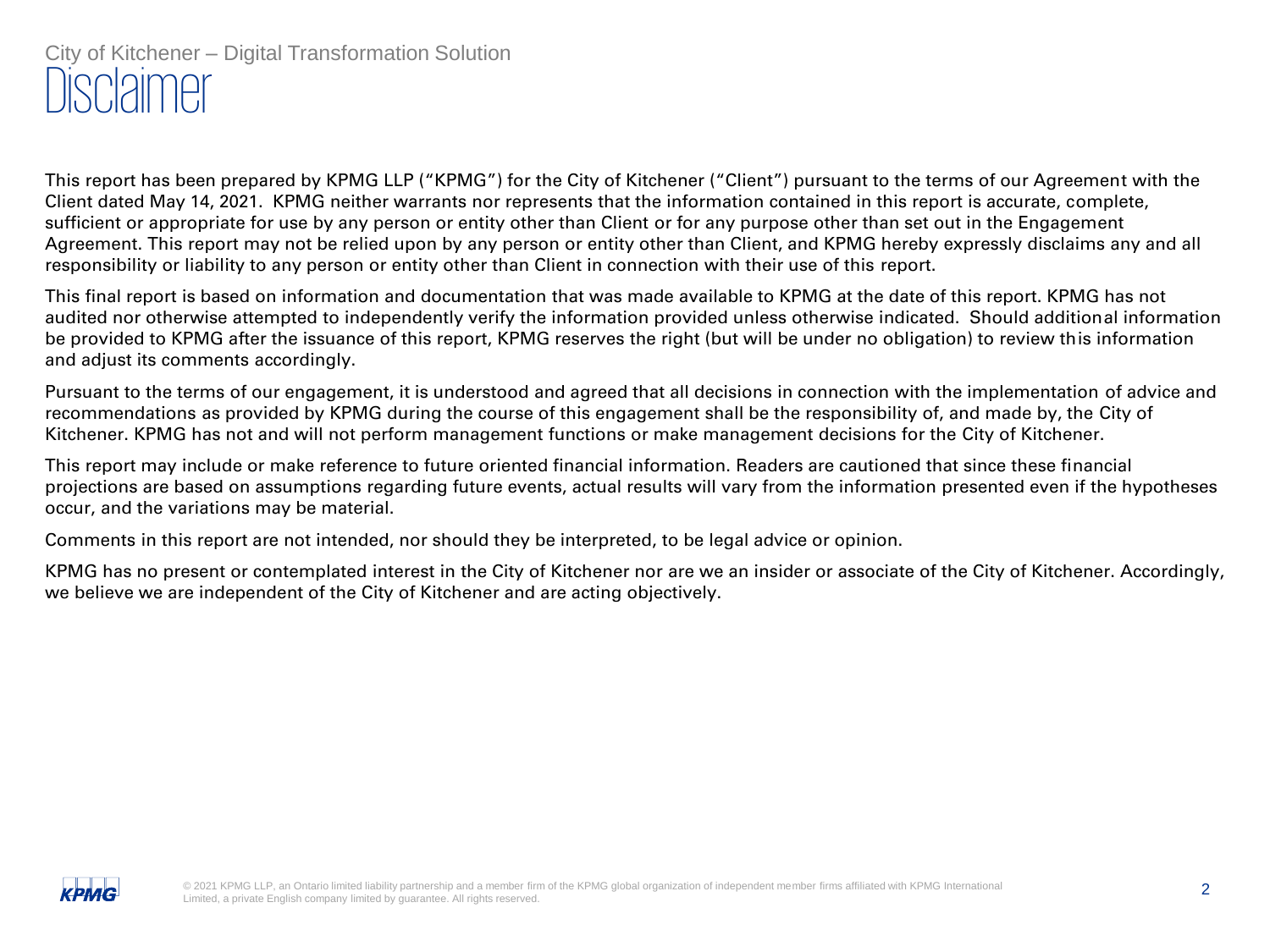# Project Overview

### **Project Drivers –** *What problem are we trying to solve?*

- In 2019, the City undertook a review of its development services and implemented a number of process improvements. However, the City realizes that additional opportunities exist to modernize the development review processes and create a fully integrated file management solution.
- The City hopes to achieve an end-to-end integrated and digital transformation solution for its development review process to delivery a seamless customer experience that leverages the City's existing software platforms and eliminates process inefficiencies.

### **Project Objectives**

We understand that the City of Kitchener undertook a review of its development service in 2019 and have since completed many improvements including the implementation of Bluebeam Revu software to digitize its site plan review process and upgrading to AMANDA 7 software. KPMG was engaged by the City of Kitchener to conduct a review of the development review process to identify additional opportunities to modernize the process and implement a fully digital transformation solution.

Overall, the project:

- Identified opportunities to achieve an end-to-end integrated and digital transformation solution for the development review process.
- Identified opportunities to eliminate process inefficiencies.
- Realized quick wins from existing tools and capabilities implemented as a result of the 2019 review.
- Utilized lean six sigma methodology to uncover additional process inefficiencies and areas of improvement.
- Identified qualified vendors for recommendations that are beyond the capabilities of existing software within the City.

### **Project Principles –** *What is Important to Us?*

- City staff were engaged and their knowledge and expertise were levered to arrive at recommended actions through a transparent, participative and inclusive process facilitated by KPMG.
- The digital transformation of the development review process was conducted in a way that engages City employees through workshops and knowledge transfer sessions..
- Wherever possible, transfer knowledge and necessary "tools" to City staff to enable them to better develop their own solutions to operational and process issues and challenges over time.
- The framework and approach is based on leading practices of other municipalities, or other levels of government experience and/or private sector.
- Lastly, this was not an audit nor a deeper-dive operational review. This was a review to build on successes and identify opportunities to improve the efficiency and effectiveness of how the City delivers services to the citizens of Kitchener.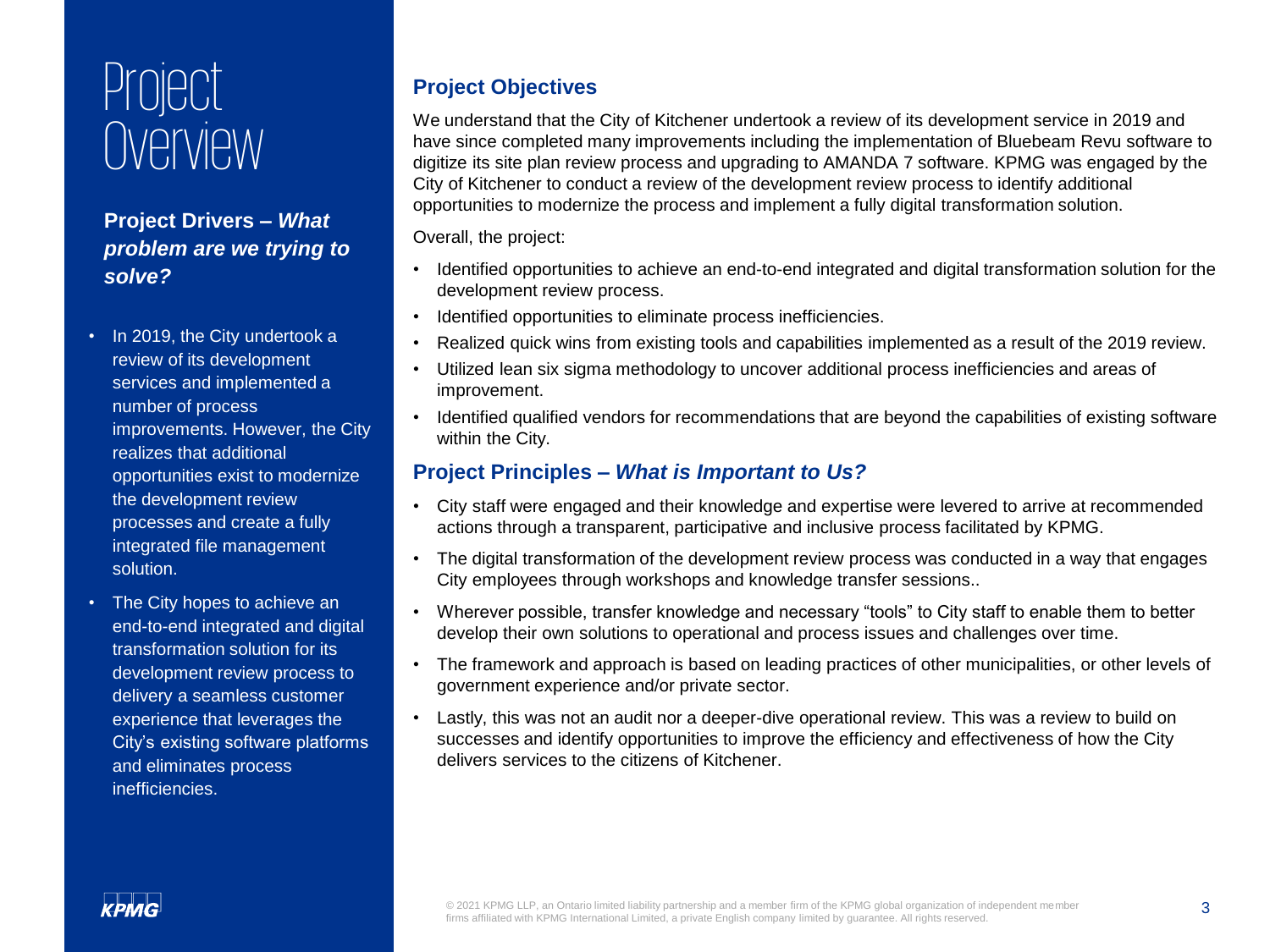### City of Kitchener – Digital Transformation Solution Project Timeline

#### **Project Timeline**

This engagement commenced on May 19 2021, and was completed when the draft final report was submitted to the City on September 24, 2021. The diagram below depicts the key phases outlined as per our Project Charter.





© 2021 KPMG LLP, an Ontario limited liability partnership and a member firm of the KPMG global organization of independent member firms affiliated with KPMG International Limited, a private English company limited by guarantee. All rights reserved.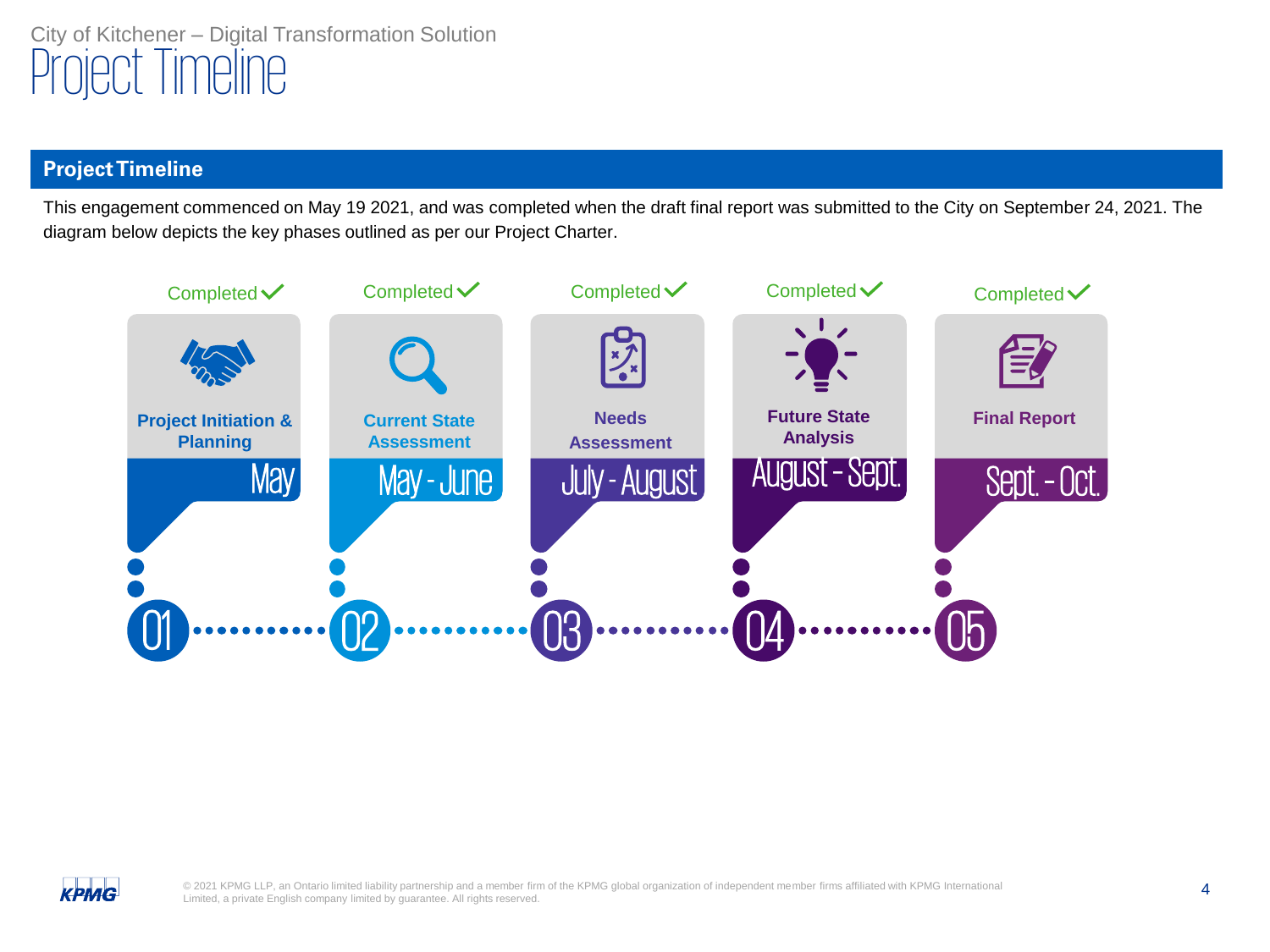# Stakeholder Engagement

#### **The Engagement Process**

- As part of the City of Kitchener Digital Transformation Solution project, key stakeholders were engaged to complete a thorough analysis of the current state of the paperbased and digital file management practices of the City's development review process. In addition, process mapping sessions were facilitated to uncover additional process inefficiencies and areas of improvement.
- The project engaged 30 City stakeholders to produce a holistic current state assessment for the development review process.
- In total, 5 one-on-one interviews, 4 current state workshops, 4 current state validation sessions and 5 process mapping workshops were conducted.



### KPMG

© 2021 KPMG LLP, an Ontario limited liability partnership and a member firm of the KPMG global organization of independent member firms affiliated with KPMG International Limited, a private English company limited by guarantee. All rights reserved.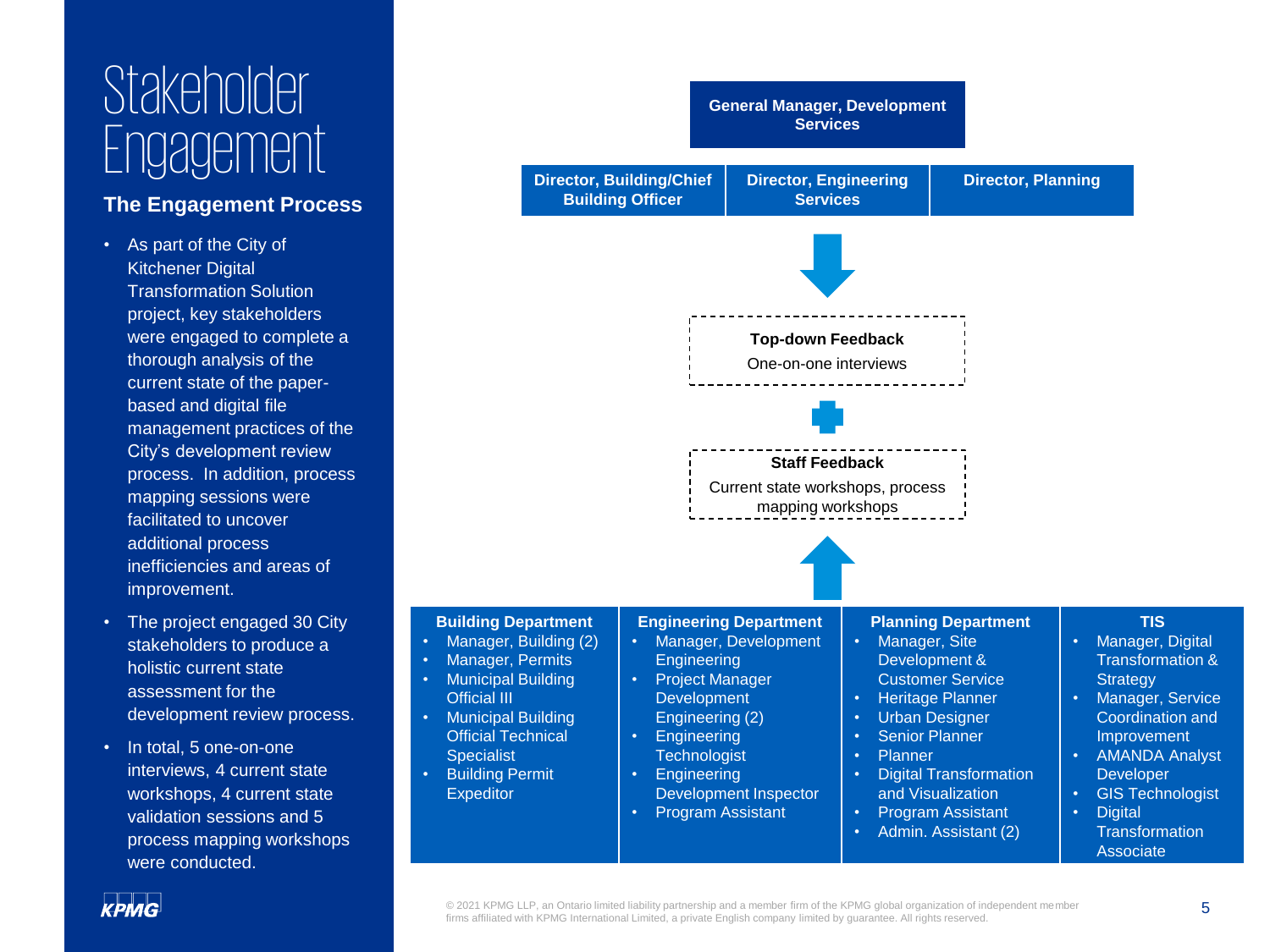# Process **Mapping Workshops**

### **Process Mapping**

- Process mapping workshops were conducted with our Lean Six Sigma Black Belt subject matter expert to uncover additional process inefficiencies and areas for improvement.
- The following processes were identified for review. Processes without a City developed process map were mapped out during the workshop and can be found in Appendix A.

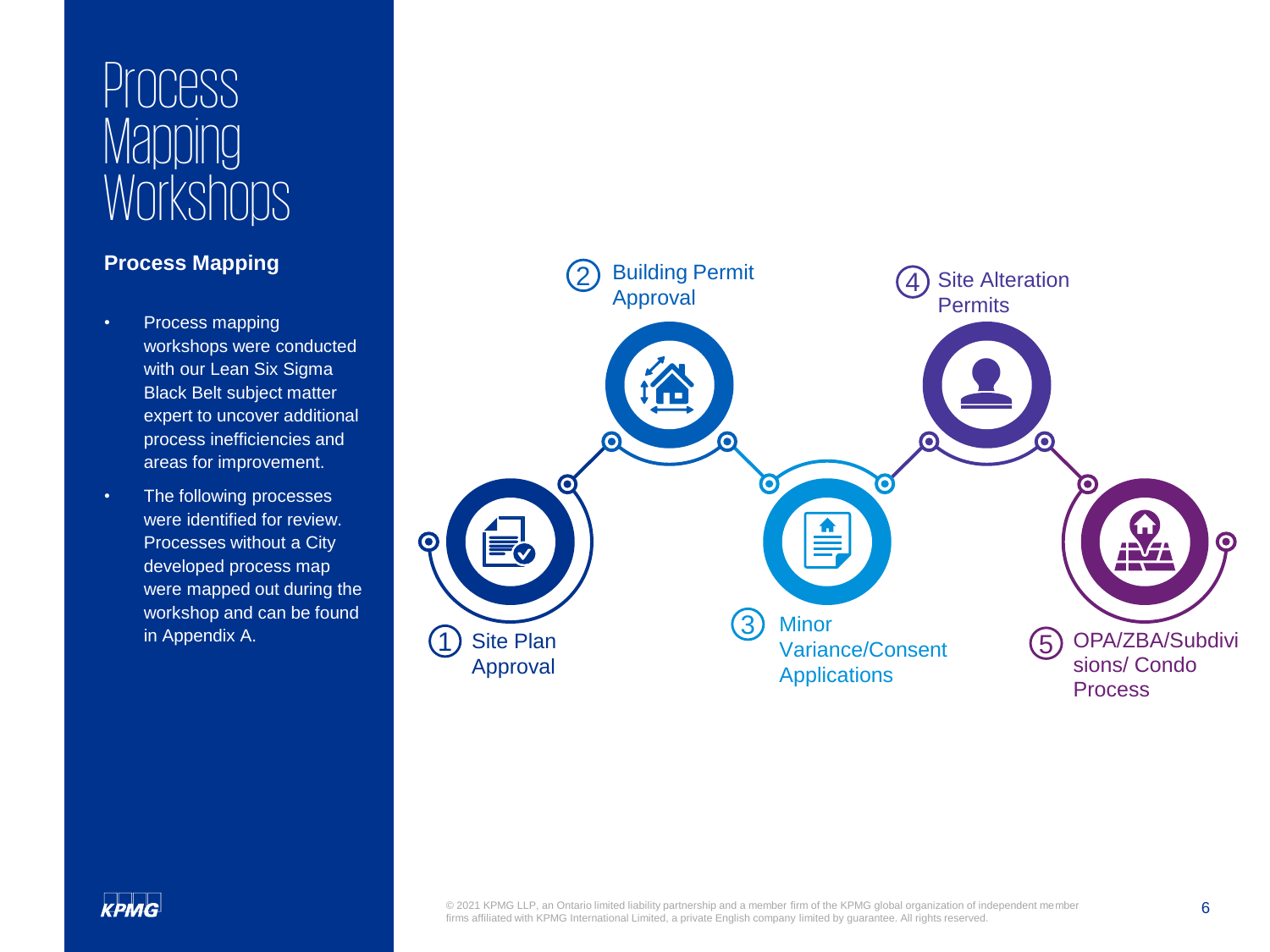# City of Kitchener – Digital Transformation Solution Target Operating Model

KPMG's Target Operating Model (TOM) framework was used to categorize initial review considerations. The six TOM dimensions provide a consistent means and structure to evaluate existing development review processes, validate business goals and objectives, and define and evaluate business improvement opportunities.



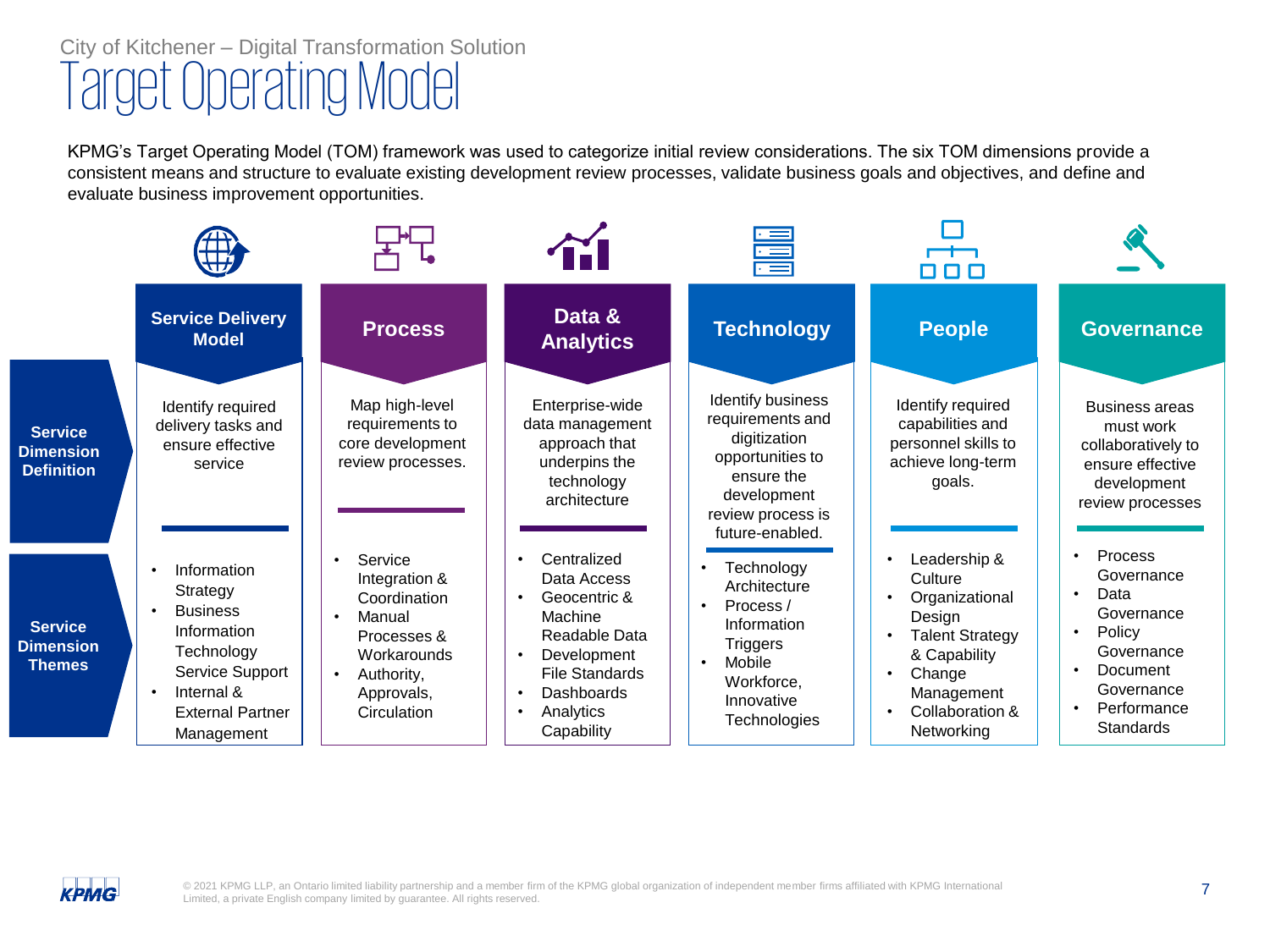## City of Kitchener – Digital Transformation Solution Summary of Observations

During consultations with City staff, a number of pain points were identified as barriers to efficient and effective development service processes. These pain points were summarized further using the 6 layers of the Target Operating Model to identify specific opportunities for improvement. In total, 30 observations were identified within Kitchener's development service process.

Over the next 12 months, the implementation of the recommendations to address each observation will help to achieve the City's target state goal for each TOM dimension

| <b>TOM Dimension</b>              | <b>Themes</b>                                                                                                                            |  |
|-----------------------------------|------------------------------------------------------------------------------------------------------------------------------------------|--|
| <b>Service Delivery Model (2)</b> | Development Information Strategy, Internal & External Partner Management                                                                 |  |
| Process (4)                       | Manual Processes & Workarounds, Service Integration & Coordination, Business Information<br><b>Technology Service Support</b>            |  |
| Data & Analytics (7)              | Centralized Data Access, Development File Standards, Dashboards & Business Intelligence,<br><b>Analytics Capability</b>                  |  |
| Technology (6)                    | Technology Architecture, Mobile Workforce, Innovative Technologies, Intelligent Automation<br>& Augmentation                             |  |
| People (4)                        | Leadership & Culture, Organizational Design & Governance, Talent Strategy & Capability,<br>Collaboration & Networking, Change Management |  |
| Governance (7)                    | Policy/Process Governance, Data Governance, Document Governance, Service Standards                                                       |  |

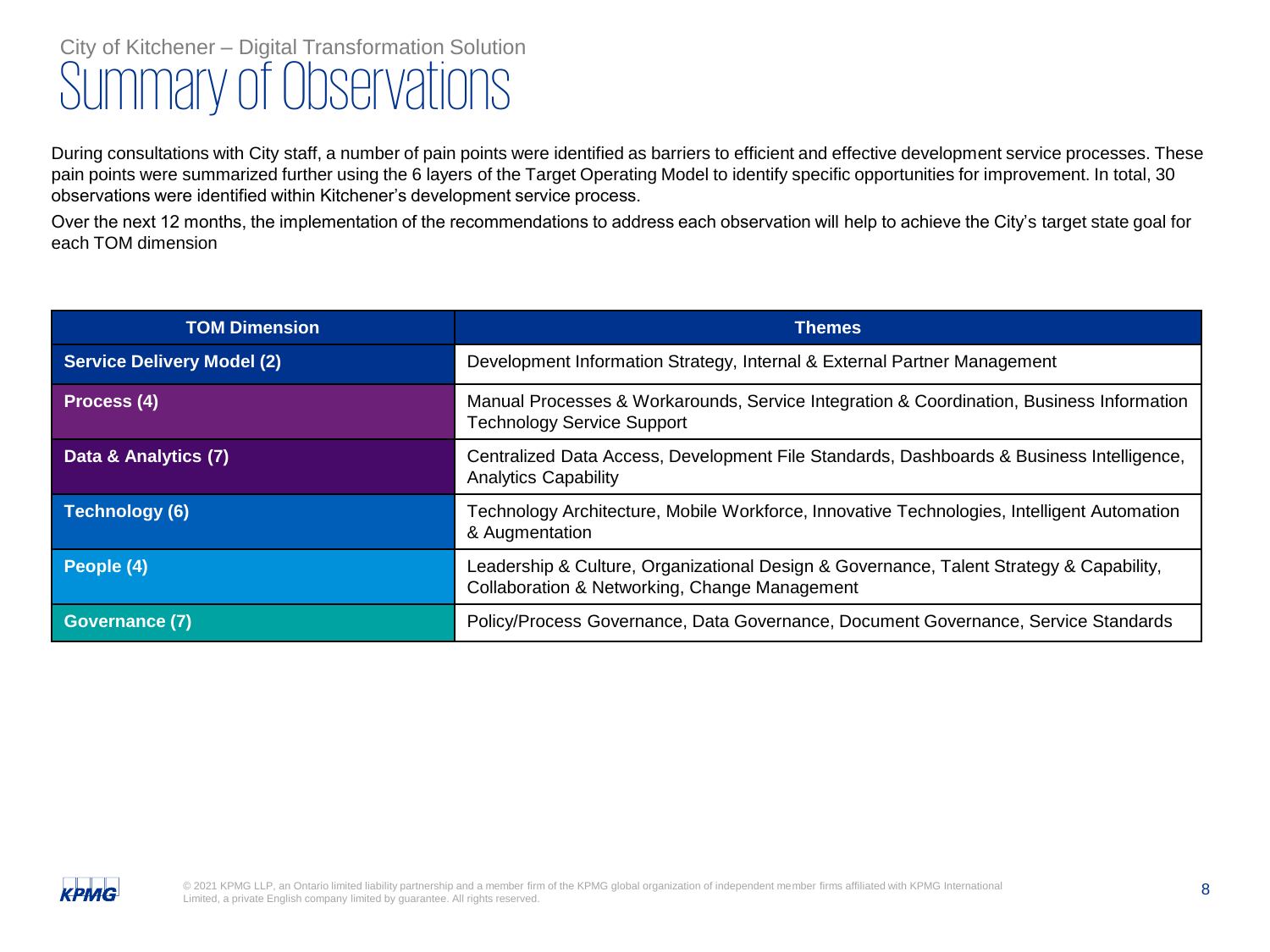# City of Kitchener – Digital Transformation Solution Development Review Objectives

The recommendations in this report will assist the City in increasing the digital maturity of each TOM dimension to achieve the desired target state for the development service. Specifically, the recommendations will help the City achieve the following objectives:



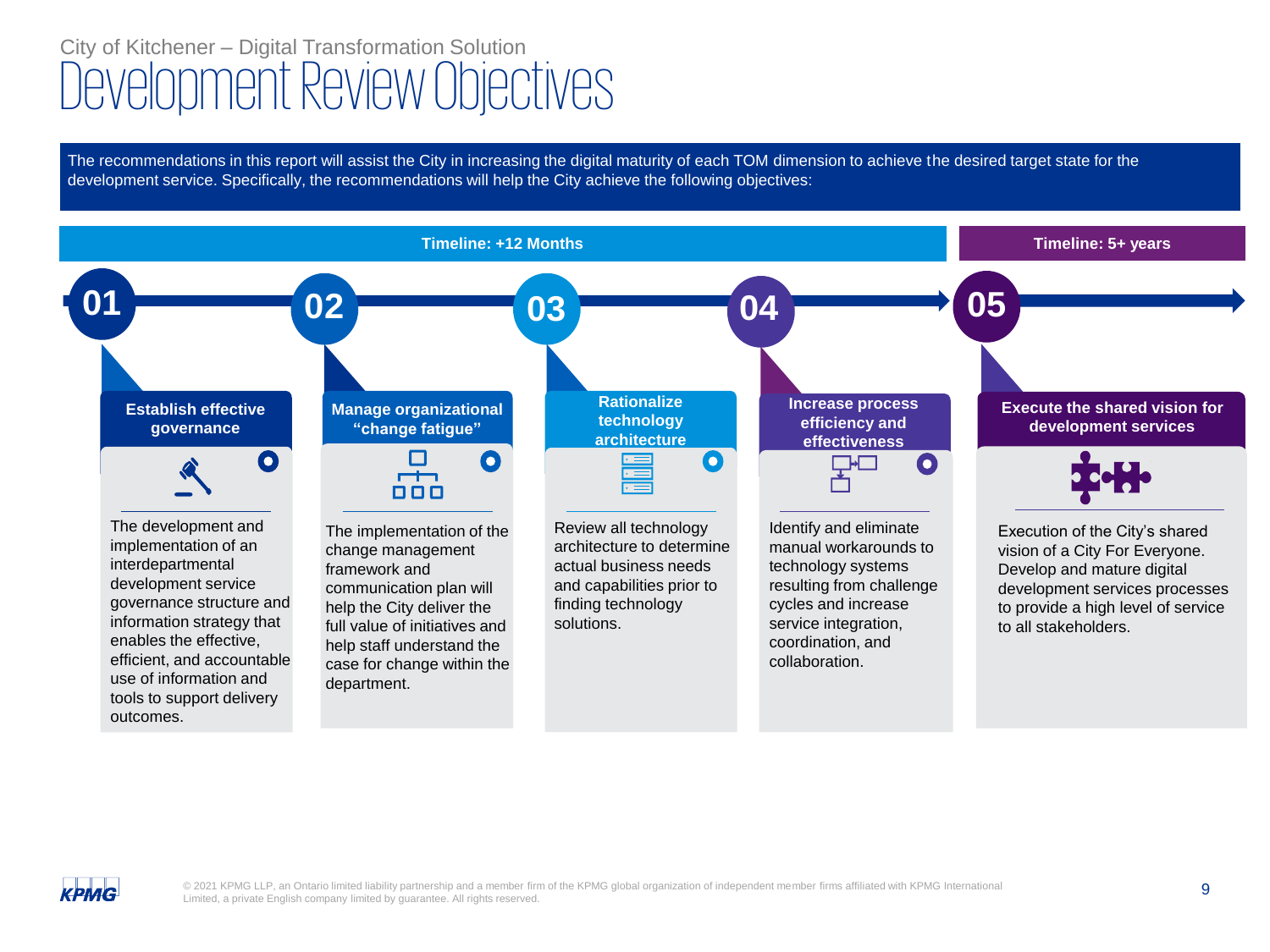### City of Kitchener – Digital Transformation Solution Prioritization of Suggested Recommendations

Suggested recommendations have been mapped for *impact vs effort* to help prioritize activities. The order that recommendations should be implemented would be top left quadrant (low effort, high impact) to bottom left quadrant (low effort, low impact) and top right quadrant (high effort, high impact) down to bottom right quadrant (high effort, low impact). Those in the bottom right quadrant would be considered to be optional as a result of the potential effort required versus the potential benefit derived.





© 2021 KPMG LLP, a Canadian limited liability partnership and a member firm of the KPMG network of independent member firms affiliated with KPMG International Cooperative 10 ("KPMG International"), a Swiss entity. All rights reserved. The KPMG name and logo are registered trademarks or trademarks of KPMG International.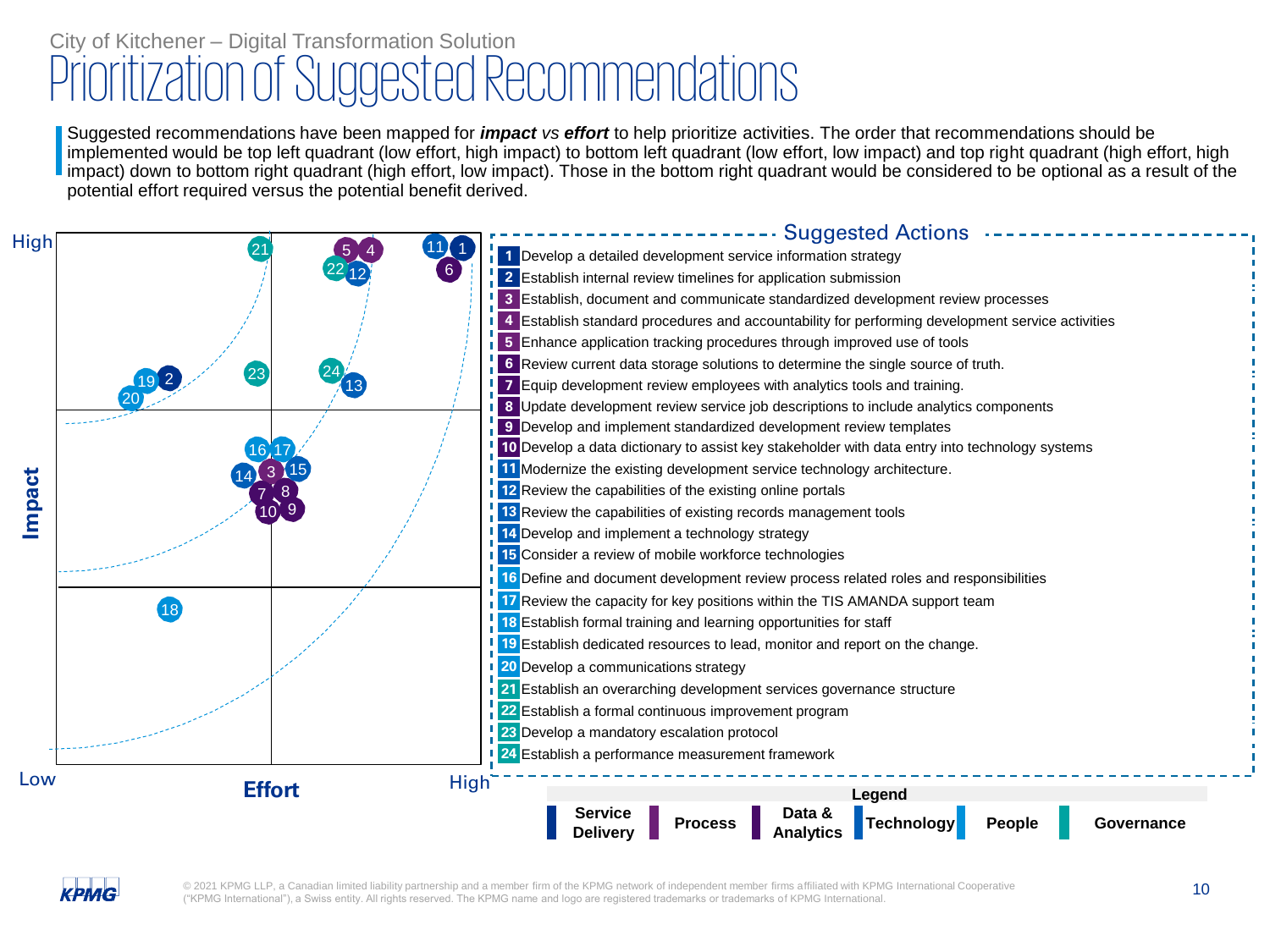# City of Kitchener – Digital Transformation Solution<br>SUMMALY Of QUICK WINS

Suggested recommendations that are low effort, high impact are considered quick wins.





© 2021 KPMG LLP, a Canadian limited liability partnership and a member firm of the KPMG network of independent member firms affiliated with KPMG International Cooperative **11** ("KPMG International"), a Swiss entity. All rights reserved. The KPMG name and logo are registered trademarks or trademarks of KPMG International.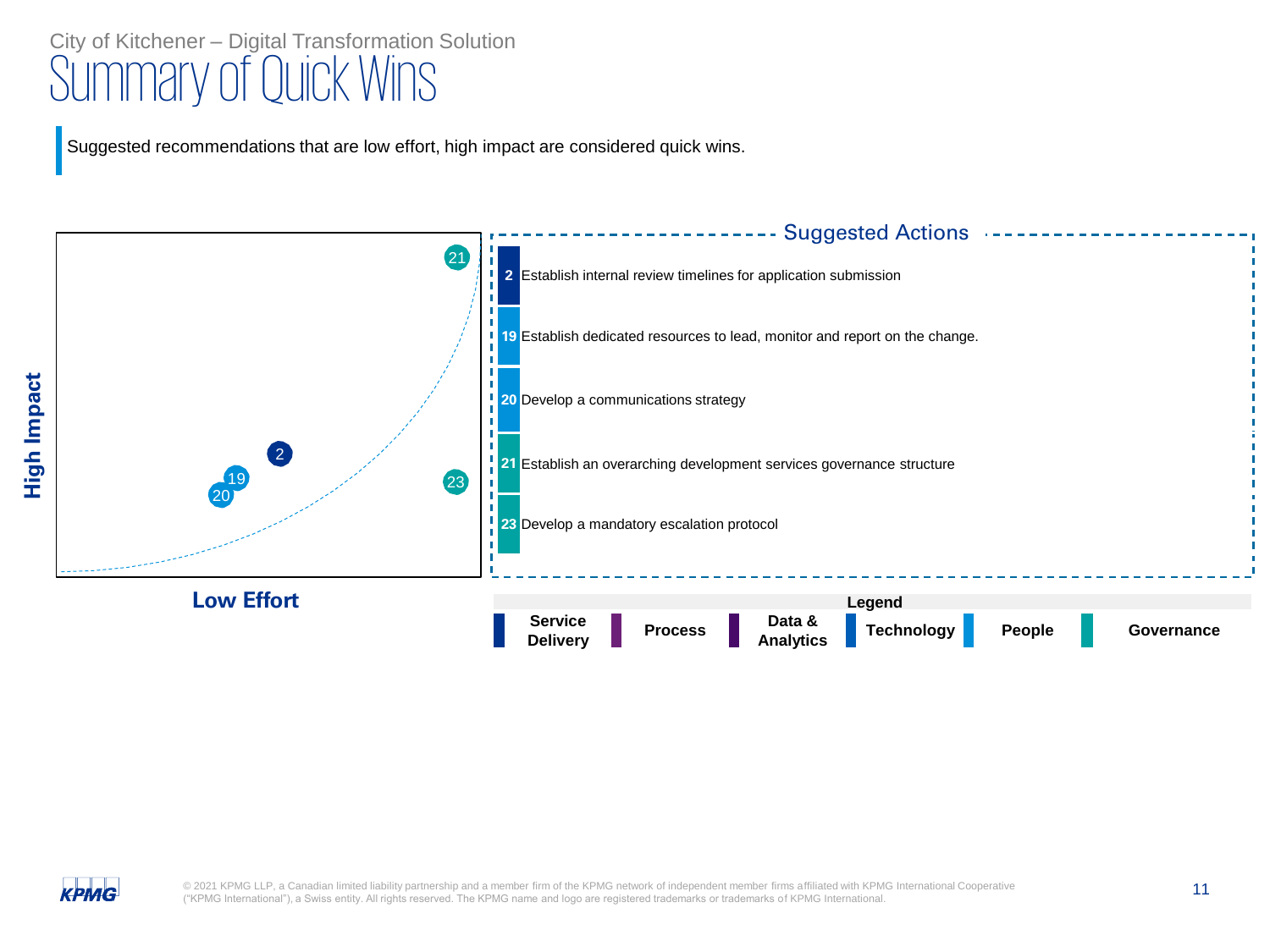# City of Kitchener – Digital Transformation Solution<br>ESTIMATED TIME AND COST SAVINGS

thereby creating time and cost efficiencies. We also anticipate ongoing cost savings with the continuous improvement initiatives.<br>. This slide presents the estimated annual time and cost savings associated with each recommendation. Some of the recommendations may indirectly result in cost savings. For example, implementation of a thorough communication strategy will result in stakeholder buyer in, higher productivity and more efficiency;

|    |                                                                                                | <b>Estimated Time</b><br><b>Savings</b> | <b>Estimated Cost</b><br><b>Savings</b> |
|----|------------------------------------------------------------------------------------------------|-----------------------------------------|-----------------------------------------|
| #  | <b>Recommendation</b>                                                                          |                                         |                                         |
|    | <b>Service delivery Model</b>                                                                  |                                         |                                         |
| 1  | Develop a detailed development service information strategy                                    | $>$ 35 Hours                            | $>$ \$50.000                            |
| 2  | Establish internal review timelines for application submission                                 | 25 - 35 Hours                           | $<$ \$25,000                            |
|    | <b>Process</b>                                                                                 |                                         |                                         |
| 3  | Establish, document and communicate standardized development review processes                  | 15 - 25 Hours                           | $>$ \$50.000                            |
| 4  | Establish standard procedures and accountability for performing development service activities | $>$ 35 Hours                            | $>$ \$50.000                            |
| 5  | Enhance application tracking procedures through improved use of tools                          | $>$ 35 Hours                            | $<$ \$25,000                            |
|    | <b>Data &amp; Analytics</b>                                                                    |                                         |                                         |
| 6  | Review current data storage solutions to determine the single source of truth.                 | $>$ 35 Hours                            | $>$ \$50.000                            |
| 7  | Equip development review employees with analytics tools and training.                          | 15 - 25 Hours                           | \$25,000 - \$50,000                     |
| 8  | Update development review service job descriptions to include analytics components             | 15 - 25 Hours                           | $<$ \$25.000                            |
| 9  | Develop and implement standardized development review templates                                | 15 - 25 Hours                           | $<$ \$25,000                            |
| 10 | Develop a data dictionary to assist key stakeholder with data entry into technology systems    | 15 - 25 Hours                           | $<$ \$25.000                            |
|    | <b>Technology</b>                                                                              |                                         |                                         |
| 11 | Modernize the existing development service technology architecture.                            | $>$ 35 Hours                            | > \$50,000                              |
| 12 | Review the capabilities of existing records management tools                                   | $>$ 35 Hours                            | $>$ \$50.000                            |
| 13 | Review the capabilities of the existing online portals                                         | 25 - 35 Hours                           | \$25,000 - \$50,000                     |
| 14 | Develop and implement a technology strategy                                                    | 15 - 25 Hours                           | \$25,000 - \$50,000                     |
| 15 | Consider a review of mobile workforce technologies                                             | 15 - 25 Hours                           | $<$ \$25,000                            |
|    | People                                                                                         |                                         |                                         |
| 16 | Define and document development review process related roles and responsibilities              | 15 - 25 Hours                           | $>$ \$50.000                            |
| 17 | Review the capacity for key positions within the TIS AMANDA support team                       | 15 - 25 Hours                           | \$25,000 - \$50,000                     |
| 18 | Establish dedicated resources to lead, monitor and report on the change.                       | 5 - 10 Hours                            | \$25.000 - \$50.000                     |
| 19 | Develop a communications strategy                                                              | 25 - 35 Hours                           | \$25,000 - \$50,000                     |
| 20 | Establish formal training and learning opportunities for staff                                 | 25 - 35 Hours                           | $<$ \$25,000                            |
|    | <b>Governance</b>                                                                              |                                         |                                         |
| 21 | Establish an overarching development services governance structure                             | $>$ 35 Hours                            | $>$ \$50.000                            |
| 22 | Establish a formal continuous improvement program                                              | $>$ 35 Hours                            | $>$ \$50.000                            |
| 23 | Develop a mandatory escalation protocol                                                        | 25 - 35 Hours                           | $<$ \$25.000                            |
| 24 | Establish a performance measurement framework                                                  | 25 - 35 Hours                           | $<$ \$25.000                            |

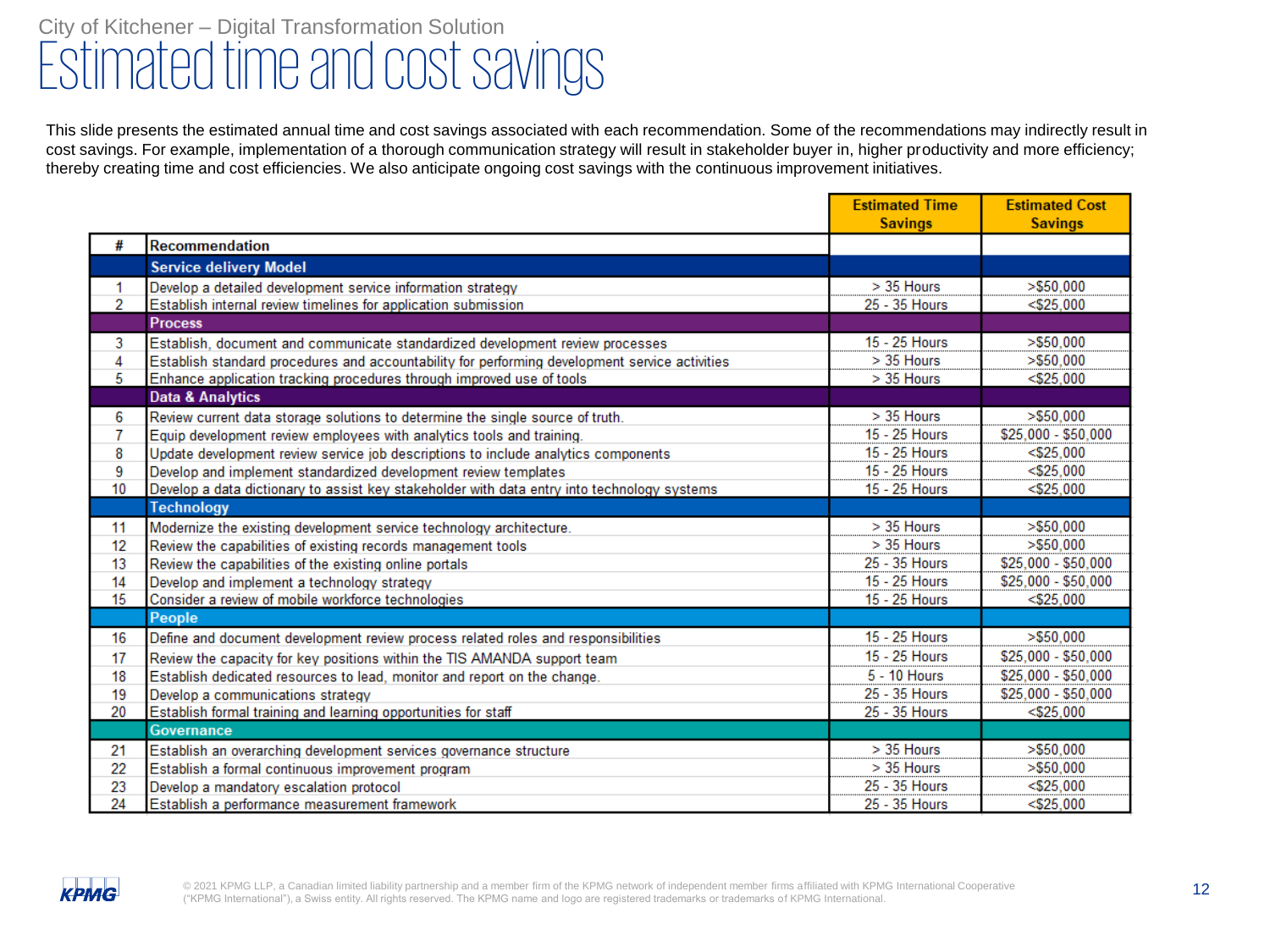# City of Kitchener – Digital Transformation Solution Leading Practice Digital Maturity

The recommendations in this report will assist the City in achieving the targeted future state digital maturity for development services. As the City's development services department continues to mature, the following activities would indicate that the City has transitioned from the targeted future state to a leading practice organization:



There is a centralized support community, executing the aligned vision for development services. Typically, this is characterized by a Centre of Excellence (CoE) providing governance across development services (e.g., consistency across previously siloed departments) and a Community of Practice (CoP) coordinating and executing development services activities. Takes time to mature and realize the coordinated culture.



Transition of thinking from digitizing manual processes (e.g., what we need to do in the short-term) to the digitalization of the process (e.g., long-term objectives). This includes re-imagining, continuously improving, and refining processes and results to enable insights to deliver outcomes while adapting to changes in demands/requirements.



Development services has developed a harmonized data model that brings in data from across the organization into development services. Significant effort is required to build data models and formal data standards to ensure consistency and harmony of data driven activities within the department.



Collective groups are collaborating and working together to execute a shared vision and direction. Development stakeholders have been enabled with technology with the next step to build capacity and capabilities. The goal of technology architecture is to support current and on-going business needs, as well as have the ability to adapt to evolving demands.



Development services stakeholders have been enabled with focus shifted to creating capacity and capability. This level of maturity will require development service stakeholder to develop a new digital mindset with the skills, knowledge, and experience to make required improvements and change an on-going reality.



Once governance items and challenges are further understood, and development services processes are documented, automated solutions (e.g., algorithms, AI, etc.) are leveraged to identify risks and challenges as work occurs (predictive analysis). Risk-based approach is applied to all governance decisions.



© 2021 KPMG LLP, a Canadian limited liability partnership and a member firm of the KPMG network of independent member firms affiliated with KPMG International Cooperative **13** ("KPMG International"), a Swiss entity. All rights reserved. The KPMG name and logo are registered trademarks or trademarks of KPMG International.